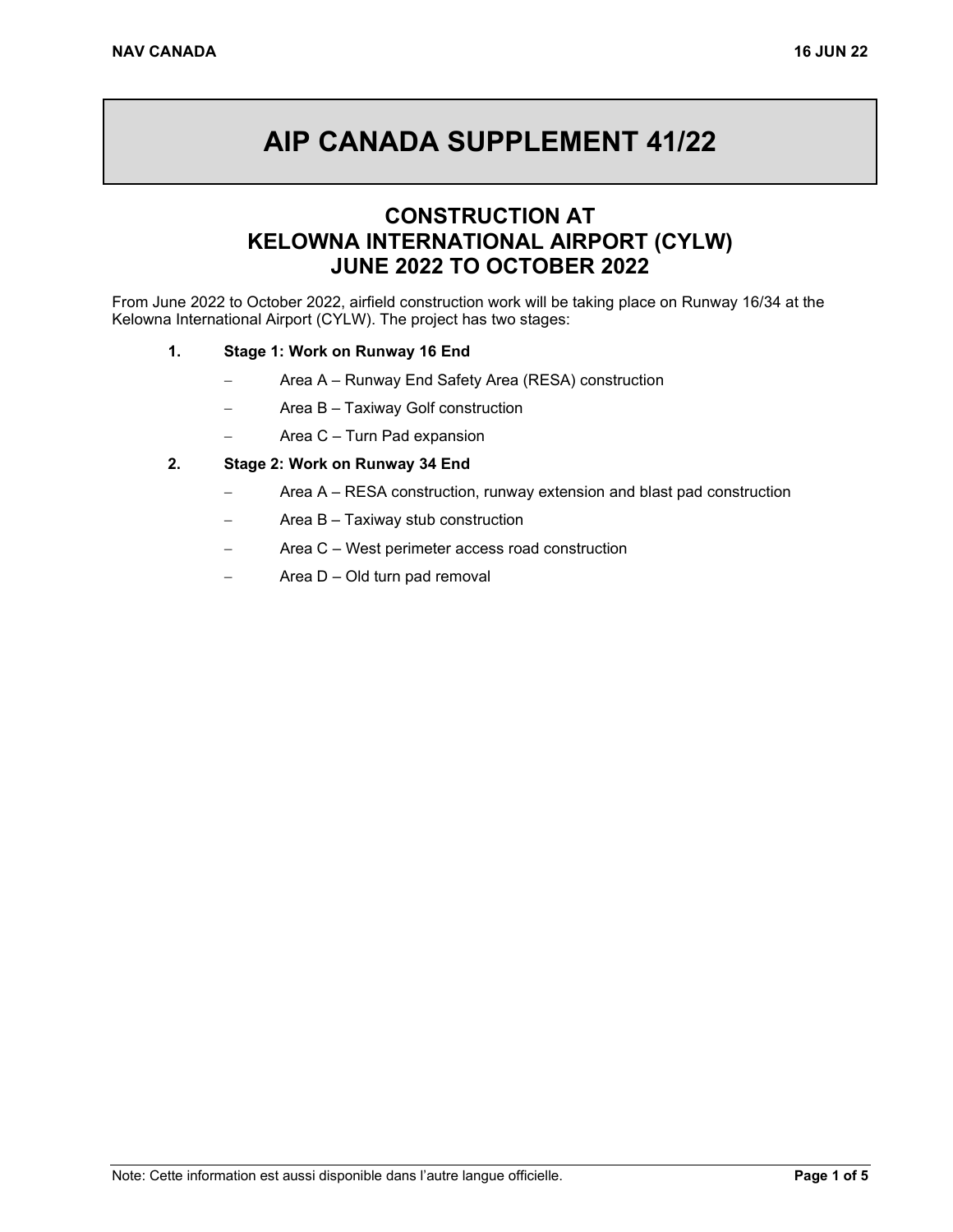## **Stage 1: Area A – Runway End Safety Area Construction – Runway 16 End (June 2022 – July 2022)**

- First 1,025 feet (312.48 metres) of Runway 16 closed.
- Backtrack is not authorized north of Taxiway Alpha.
- Runway 16 medium intensity approach lighting system with sequenced flashing lights (MALSF) unserviceable.
- Glide path turned off.
- Modified declared runway distances (all distances in feet):

| Runway           | 16        | 34        |
|------------------|-----------|-----------|
| <b>Displaced</b> | No Change | No Change |
| <b>TORA</b>      | 7873      | 7873      |
| <b>TODA</b>      | 8224      | 7873      |
| <b>ASDA</b>      | 7873      | 7873      |
| LDA              | 7699      | 7474      |



**Figure 1: Stage 1 Construction Limit and Runway Availability**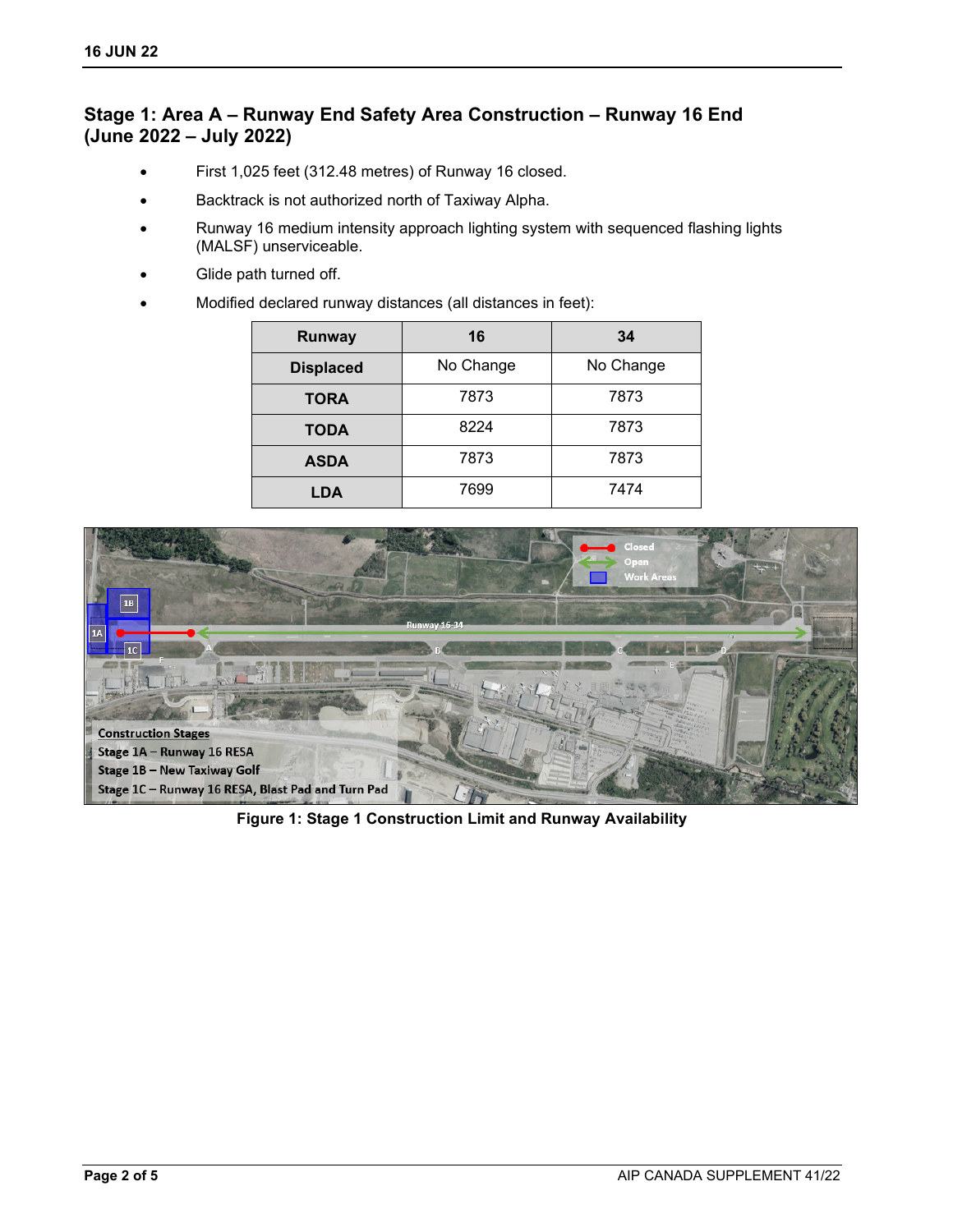## **Stage 2: Area A – Runway End Safety Area Construction – Runway 34 End (August 2022 – October 2022)**

- Runway 34 threshold displaced by 450 feet (137.16 metres).
- First 826 feet (251.78 metres) of Runway 34 closed.
- Backtrack not authorized south of Taxiway Delta.
- Runway 34 MALSF unserviceable.
- Runway 34 precision approach path indicator (PAPI) relocated.
- Taxiway D closed from south of Taxiway E to Runway 34 end during Stage 2, Area C only.
- Localizer (LOC) removed from service.
- Modified declared runway distances (all distances in feet):

| Runway           | 16        | 34   |
|------------------|-----------|------|
| <b>Displaced</b> | No Change | 450  |
| <b>TORA</b>      | 7910      | 7910 |
| <b>TODA</b>      | 7910      | 8400 |
| <b>ASDA</b>      | 7910      | 7910 |
| LDA              | 6850      | 7910 |



**Figure 2: Stage 2 Construction Limit and Runway Availability**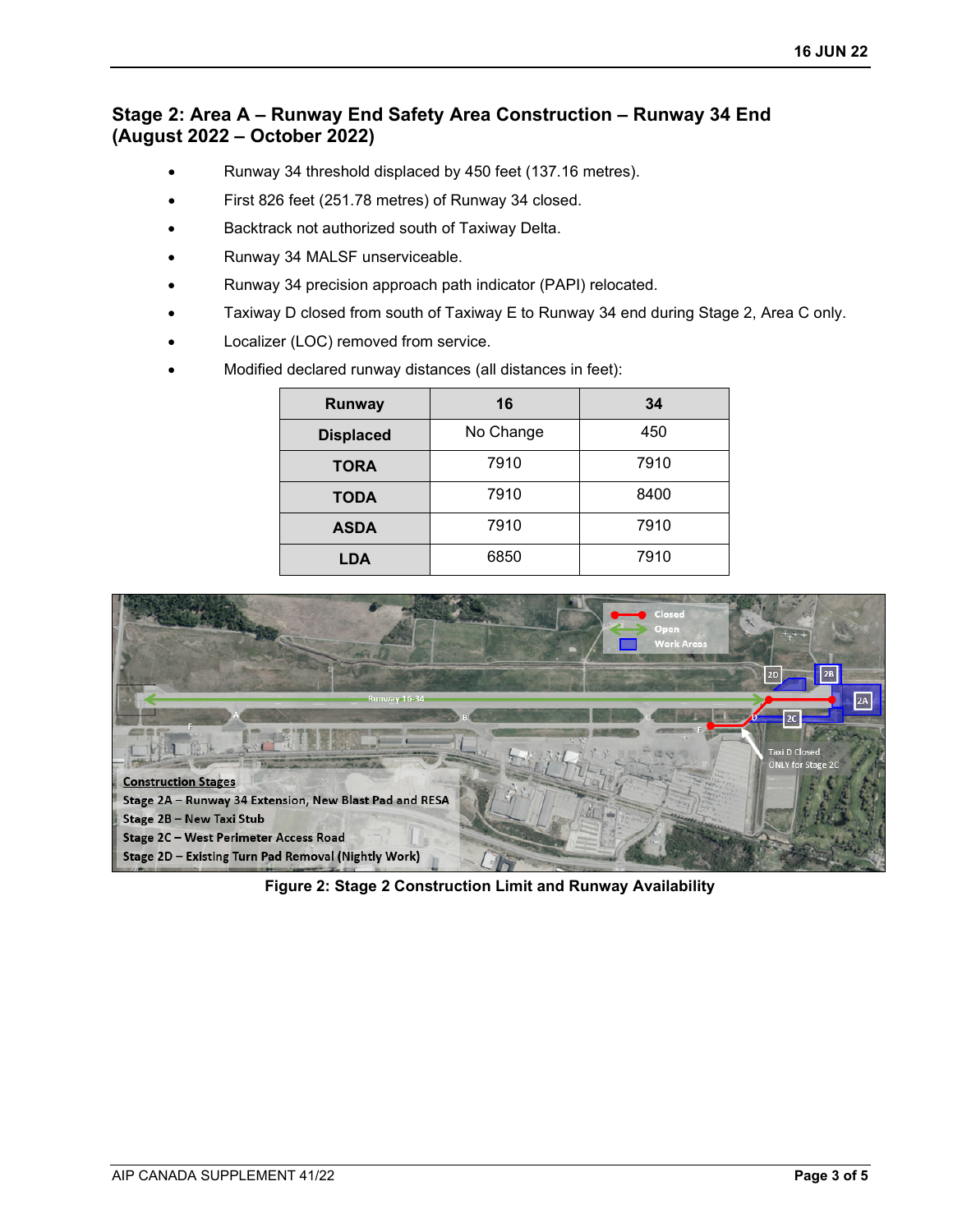## **Stage 2: Work Area 2D – Runway 34 Existing Turn Pad Removal (Estimated 3 nights in August 2022)**

- Runway 16/34 closed nightly between 23:30 to 05:30 (local time) except for scheduled passenger aircraft and emergency or MEDEVAC operations. When in use, refer to Stage 2 Operational Impact for details.
- Runway 16/34 available for taxiing only during the closure.
- Modified declared runway distances (all distances in feet):

| Runway           | 16                                              | 34 |  |
|------------------|-------------------------------------------------|----|--|
| <b>Displaced</b> |                                                 |    |  |
| <b>TORA</b>      |                                                 |    |  |
| <b>TODA</b>      | Runway CLOSED and available<br>for taxiing only |    |  |
| <b>ASDA</b>      |                                                 |    |  |
|                  |                                                 |    |  |



**Figure 3: Stage 2 Construction Limit and Runway Availability for Stage 2D ONLY**